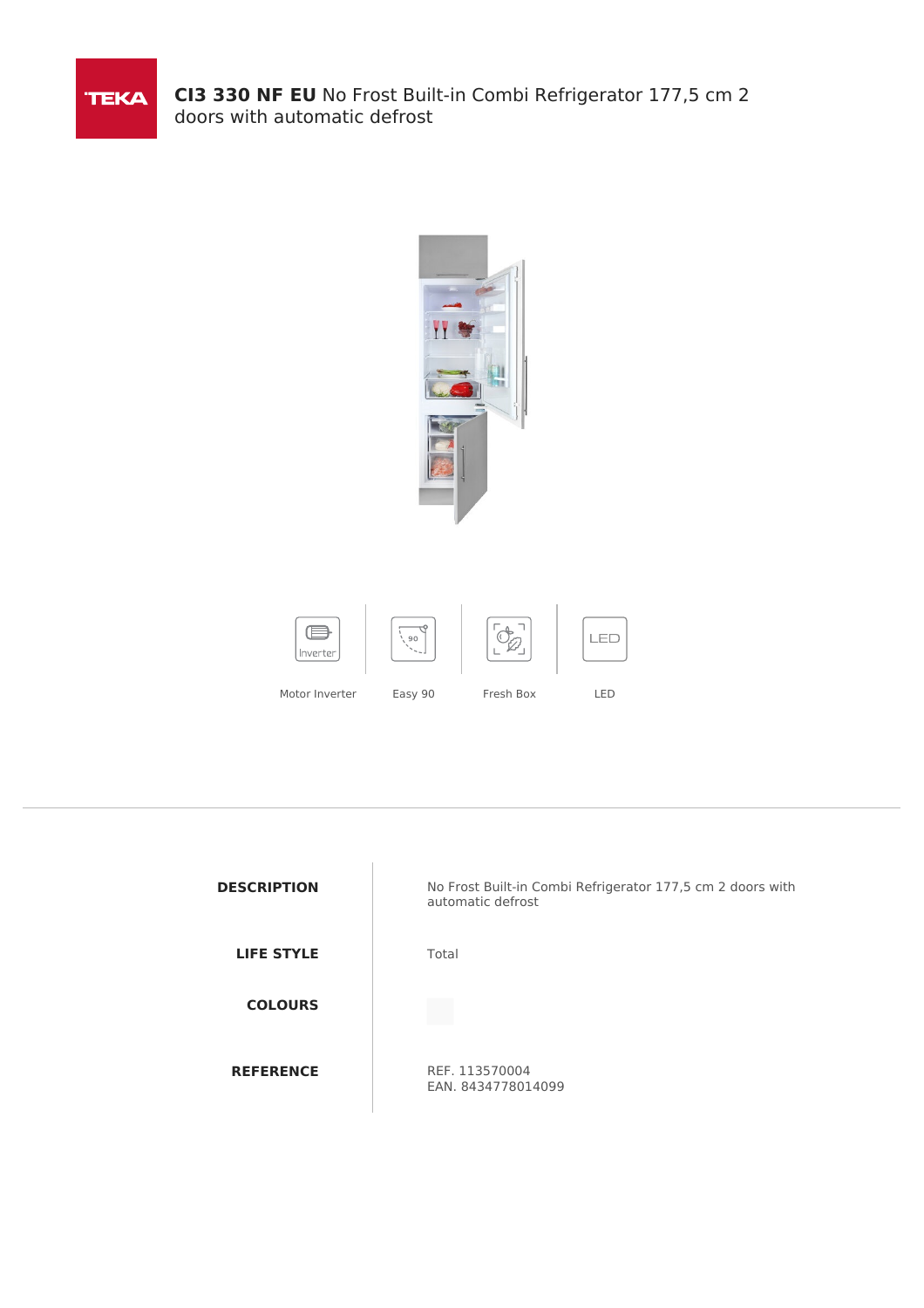**FEATURES** Built-in bottom freezer refrigerator No Frost in freezer Manual adjustable thermostat FreshBox drawer 3 safety glass shelves Front adjustable feet LED Illumination Reversible doors Climate class: SN/ST Total capacity (gross/net): 275 / 262 litres Bottle rack and ice cube tray included

## **TEKA**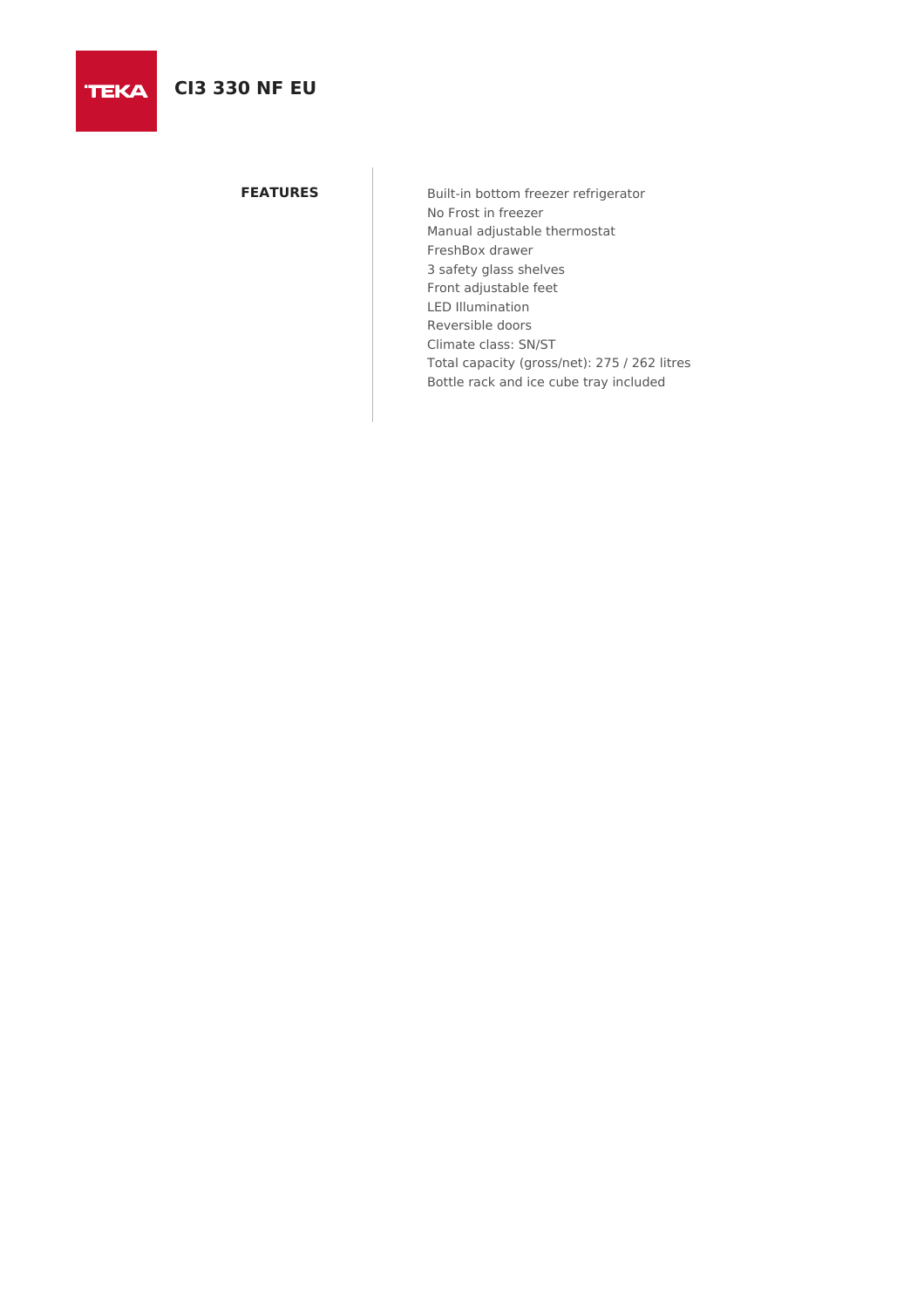

## **DIMENSIONS**

**TEKA** 

**Product height (mm):** 1775 **Product width (mm):** 540 **Product depth (mm):** 545 **Product length (mm): Net weight (Kg):** 57,5

## **TECH SPECS**

**FITTING MEASURES Built-in height (mm):** 1775 **Built-in niche (cm):** 178

**PRODUCT SHEET Cooling system:** Defrost/No Frost **No Frost in freezer compartment:** Yes **Total gross capacity (litres):** 275 **Refrigerator compartment capacity (litres):** 193 **Chilling Compartment Capacity (litres):** NO **Freezer compartment capacity (litres):** 69 **Freezer classification:** 4 **Freezing capacity:** 4 **Annual Consumption (kWh/year):** 280 **Temperature Rise Time (h):** 13 **Climate class:** SN/ST **Noise level (dB):** 38 **Certificates:** CB; CE; TUV; VDE

**POWER SUPPLY Frequency (Hz):** 50 **Power rate (V):** 220-240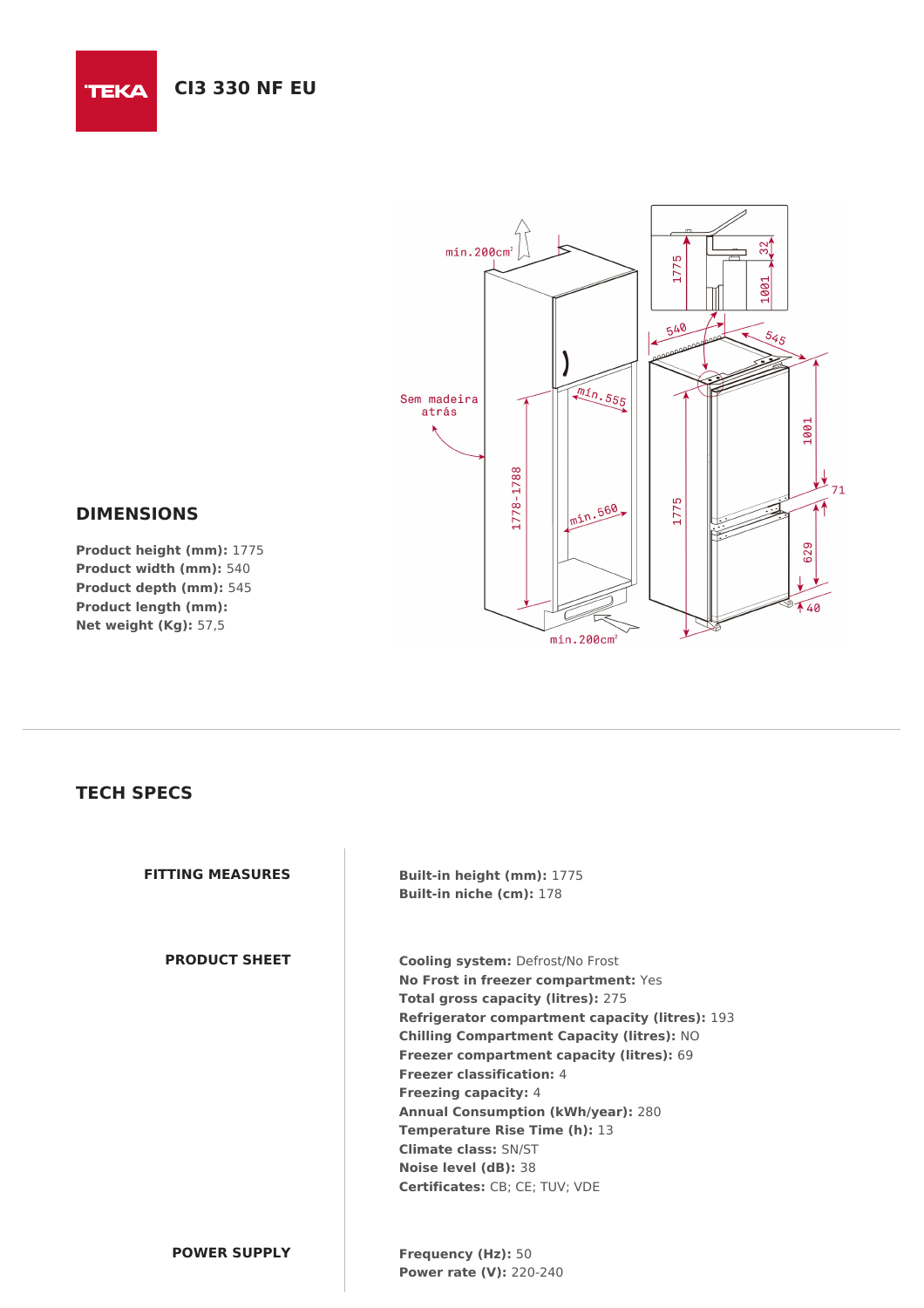**Power rate (W):** 115 **Defrost element power (W):** 120 **Energy consumption (kw/day):** 0,785 **Plug type:** European **Cable Connection Length (cm):** 1900 **PARTICULAR CHARACTERISITICS Type of installation:** Built-in **Automatic defrosting in the refrigeration compartment:** Yes **Automatic defrosting in the freezer compartment:** Yes **Control panel:** Mechanical **Antibacterial treatment:** NO **Inner light:** Yes **Type of inner light:** LED on Ceiling **Reversible doors:** Yes **CONTROL INDICATOR LIGHTS Acoustic alarm:** Yes **EQUIPMENT Chromed bottle rack:** 4 **Antibacterial gasket:** Yes **Multipurpose compartment:** NO **Ice cubes tray:** 1 **Bottle rack type:** CHROMED **Adjustable Feet Back:** Yes **Adjustable feet front:** Yes **Number of shelves:** 3 **Vegetable drawers:** 1 **Temperature and humidity regulation in drawers:** FRESH BOX